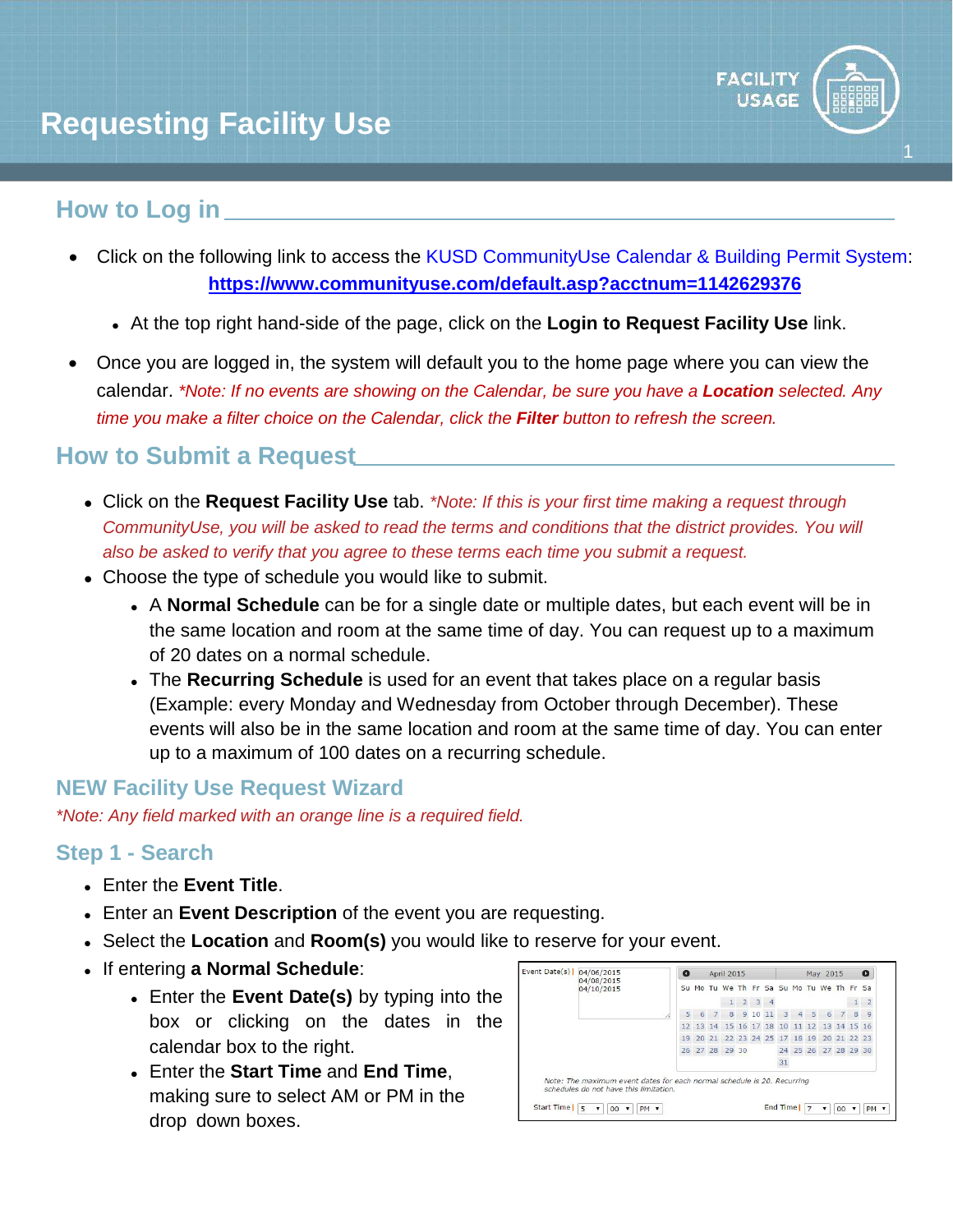# **Requesting Facility Use** <sup>2</sup>

- If entering a **Recurring Schedule**:
	- Enter the **Start Time** and **End Time**, making sure to select AM or PM in the drop down boxes.
	- Enter the **Start Recurrence** date.
	- Choose your **Recurrence Pattern**.
		- Select **Daily** if your event will occur every day between the start and end dates.

| Start Time $\sqrt{5}$ v     | $ 00 \rangle$<br>PM v       |                      | End Time $ 7 \times$ | 00 7<br>PM v                      |
|-----------------------------|-----------------------------|----------------------|----------------------|-----------------------------------|
| Start Recurrence   4/1/2015 |                             | $\blacksquare$       |                      |                                   |
| <b>Recurrence Pattern I</b> |                             |                      |                      |                                   |
| 60                          | Daily                       |                      |                      |                                   |
| $\circ$                     | Weekly<br>Recur every       | week(s) on:          |                      |                                   |
|                             | Sunday<br>( 3)<br>$10^{12}$ | Monday               | Tuesday              | Wednesday<br>$\blacktriangledown$ |
|                             | Thursday<br>m<br>O          | Friday<br><b>I</b>   | Saturday             |                                   |
| ◉                           | Monthly                     |                      |                      |                                   |
|                             | Day                         | month(s)<br>of every |                      |                                   |
|                             | The<br>⊚<br>first           |                      | day<br>۷             |                                   |
|                             |                             |                      | of every             | month(s)                          |

- If you choose **Weekly**, you can select if the event occurs every week, every 2 weeks, etc. Then put a check mark next to the days of the week that the event will occur.
- If you choose **Monthly**, you can select the day of the month (for example, the 15th day of every 1 month) or you can choose the weekday of the month (for example, the second Monday of every 1 month).
- Enter the **End Recurrence** date.
- Click on the **Search** button to make sure that the room you are requesting is available.

### **Step 2 - Availability**

- Your requested rooms will show at the top, and the time frame you've requested will show in yellow. If you see a black or red x in the box, there is already an event scheduled at that time.
- If the selected rooms are available at your desired time, click **Next** to proceed with your request.
- To change the room, date, or time of your request, click **Previous** to make new selections.

### **Step 3 - Event Details**

#### **Additional Information**

- This section may or may not appear on your request form depending on how your Administrators set up your account.
- If this section does appear on your form, answer the available questions providing additional information for your event.

#### **Organization Information**

- Select your **Organization** that is requesting the facility from the drop down menu.
- Select the **Contact** in drop down box.
- If you need to purchase a short term insurance certificate for your event, follow the links included in this section. Insurance certificates shall be submitted via mail, e-mail, or in person to the school(s) you will be requesting facility use at.

#### **Services**

The Services feature may or may not be available on the form.